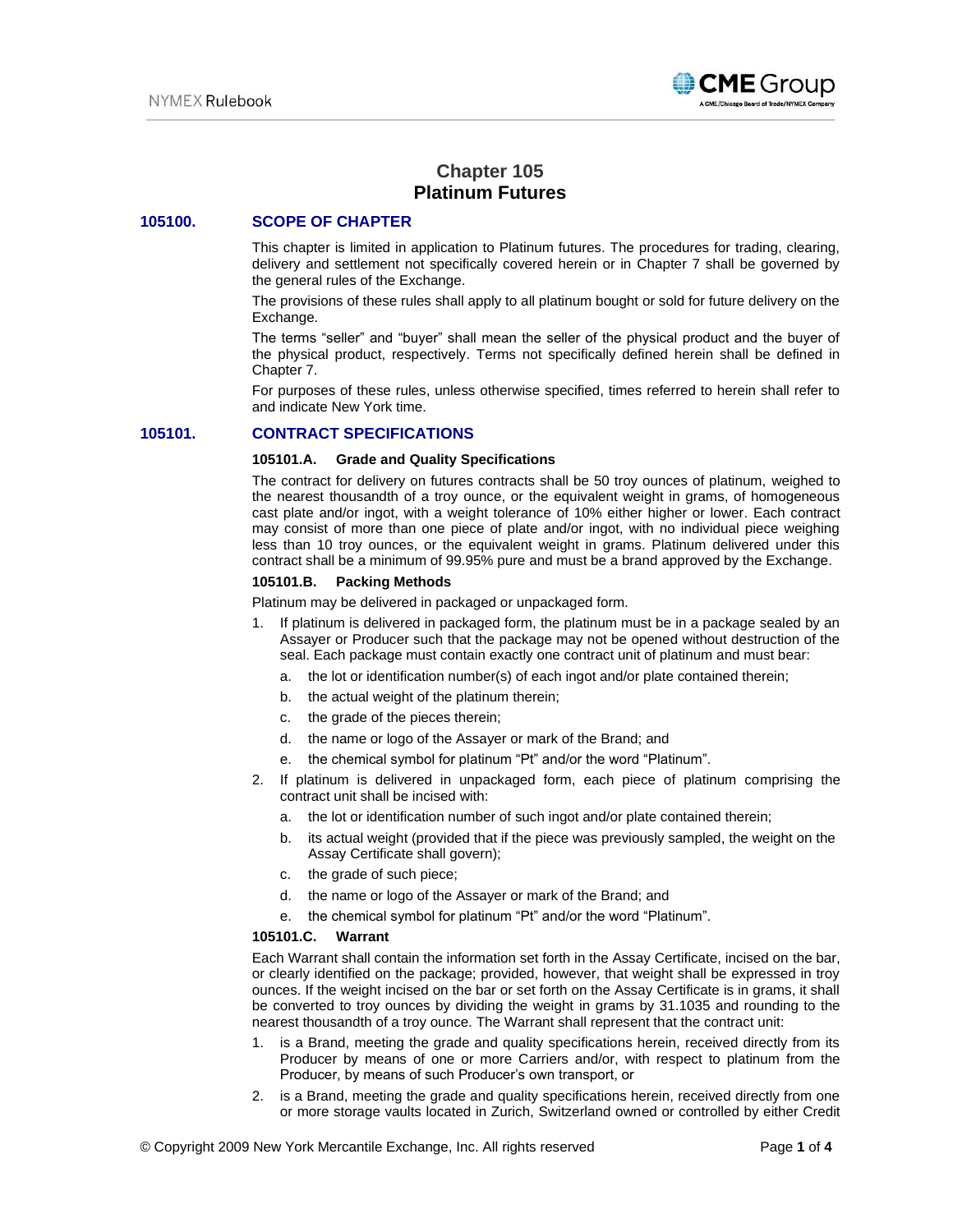

Suisse Group or UBS AG, by means of one or more Carriers. Such storage vaults are delivery locations for the London Platinum and Palladium Market. Upon request of the Depository, the seller's clearing member shall provide to the Depository a pro forma invoice and a bar list issued by either Credit Suisse Group or UBS AG (or the whollyowned subsidiary that owns such vault), and, if so requested, the Depository is not required to issue a Warrant for any such contract unit until such documentation has been provided, or

- 3. was received directly from an Assayer or Producer by means of one or more Carriers and/or, with respect to platinum from the Producer, by means of such Producer's own transport, and was accompanied by an Assay Certificate(s) for each piece in the contract unit, or
- 4. was received directly from an Assayer or Producer by means of one or more Carriers and/or, with respect to platinum from the Producer, by means of such Producer's own transport, and was not accompanied by an Assay Certificate(s) for each piece in the contract unit but has been determined to be Eligible after having been inspected by an Assayer or Producer, or
- 5. was received directly from another Depository by means of one or more Carriers, provided, however, that the platinum was previously Eligible, or
- 6. was deposited at a Depository, and thereafter inspected by an Assayer or Producer and determined to be Eligible.

# **105102. TRADING SPECIFICATIONS**

The number of months open for trading at a given time shall be determined by the Exchange.

### **105102.A. Trading Schedule**

The hours for trading shall be determined by the Exchange.

#### **105102.B. Trading Unit**

The contract unit shall be 50 troy ounces.

### **105102.C. Price Increments**

The minimum price fluctuation shall be ten cents (\$0.10) per troy ounce. Prices shall be quoted in dollars and cents per troy ounce.

#### **105102.D. Position Limits, Exemptions, Position Accountability and Reportable Levels**

The applicable position limits and/or accountability levels, in addition to the reportable levels, are set forth in the Position Limit, Position Accountability and Reportable Level Table in the Interpretations & Special Notices Section of Chapter 5.

A Person seeking an exemption from position limits for bona fide commercial purposes shall apply to the Market Regulation Department on forms provided by the Exchange, and the Market Regulation Department may grant qualified exemptions in its sole discretion.

Refer to Rule 559 for requirements concerning the aggregation of positions and allowable exemptions from the specified position limits.

#### **105102.E. Termination of Trading**

No trades in Platinum futures deliverable in the current month shall be made after the third last business day of that month. Any contracts remaining open after the last trade date must be either:

- (A) Settled by delivery which shall take place on any business day beginning on the first business day of the delivery month or any subsequent business day of the delivery month, but no later than the last business day of the delivery month.
- (B) Liquidated by means of a bona fide Exchange for Related Position ("EFRP") pursuant to Rule 538. An EFRP is permitted in an expired futures contract until 12:00 p.m. on the business day following termination of trading in the expired futures contract. An EFRP which establishes a futures position for either the buyer or the seller in an expired futures contract shall not be permitted following the termination of trading of an expired futures contract.